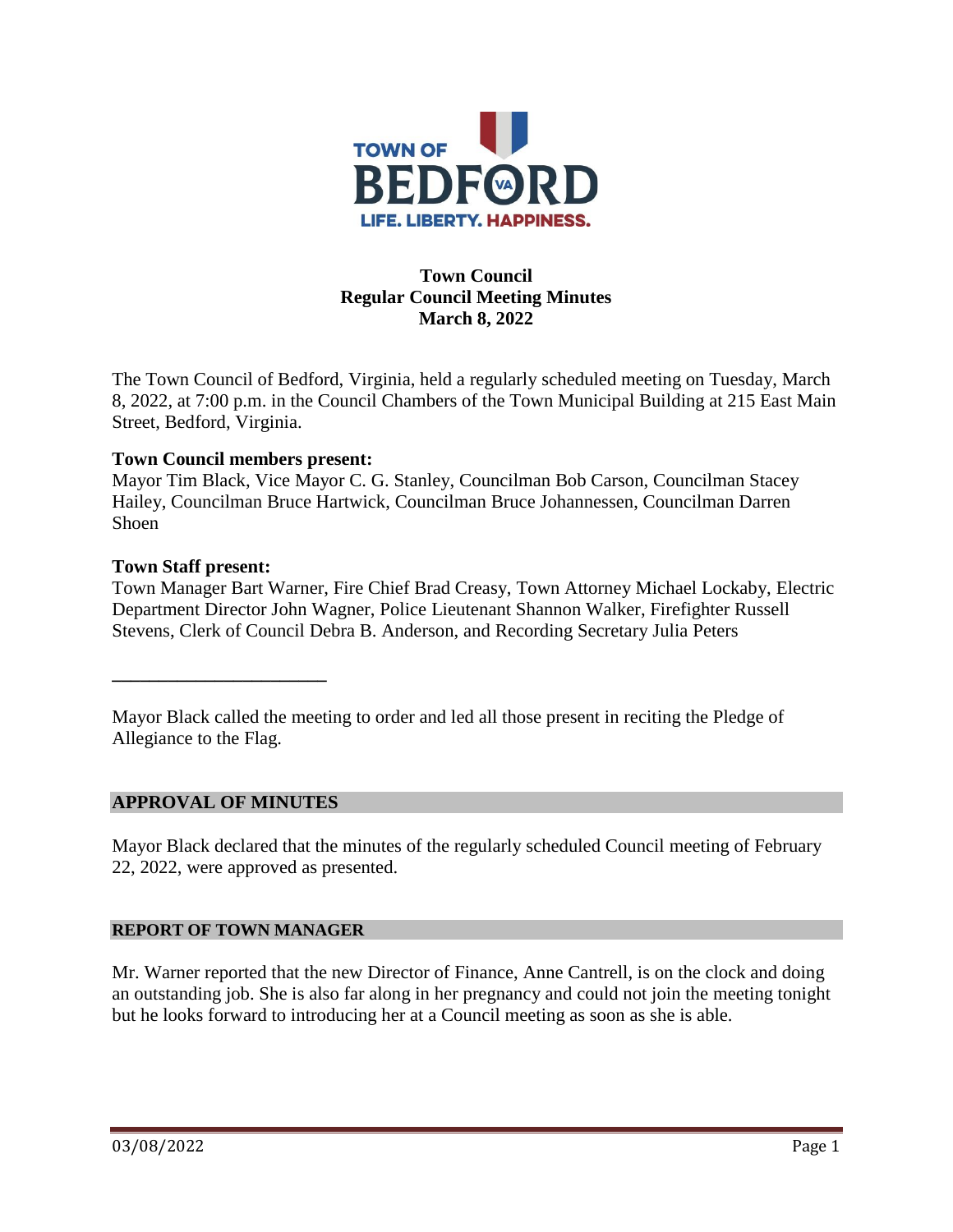## **APPEARANCES BEFORE COUNCIL**

None.

### **COUNCIL COMMENTS**

Mayor Black recognized Firefighter of the Year Russell Stevens and Fire Chief of the Year Brad Creasy. They were named several weeks ago by Governor Youngkin and Bedford is very proud of them. Council members and the townspeople appreciate the service they provide to the community for so many years. Mr. Stevens and Mr. Creasy were given a round of applause from the meeting attendees.

Fire Chief Creasy thanked Council and said that Firefighter Stevens has run 13,000 calls since he began his career and it is unbelieveable what he has done for the Town and County as well. He said what the department does continually is remarkable. Last year, 1,134 runs were answered, never turning a call over. This is unheard of in today's time. Career fire departments have a hard time getting applicants paying \$40,000 to \$50,000 per year, but Bedford's volunteer fire department pays nothing and still provides excellent service, and they have been dynamic in their recruitment and retention and he could not be prouder of his department.

Mr. Hartwick congratulated Mr. Stevens and Chief Creasy. He said they have provided excellent service over the years. He told them to keep up the great work and thanked them for what they do for the community.

Mr. Johannessen also congratulated Mr. Stevens and Chief Creasy.

Mr. Stanley said his father was a member of the fire department for about 30 years and he is proud that they have kept the tradition of the Bedford fire department going, like it was 40 or 50 years ago. He told them to keep up the good work.

Mr. Hailey stated that Mr. Russell had been with the fire department for many years and has taught a lot of members, training them well. He thanked Chief Creasy for his leadership and keeping the department on the right track and moving forward into the future.

Mr. Shoen thanked both firemen and told them to keep up the good work.

Mr. Carson thanked both firemen as well.

Mayor Black reminded attendees about the discussion that took place at the budget work session regarding the deteriorating Christmas decorations and their replacement. He has appointed a committee of four citizens; Patrick Ellis from Goose Creek Studios; Susan Martin of the Bower Center; John Hayden, who is active in many Christmas activities in Town; and Wendy Witt of ElectricCoArt. They will ascertain what decorations are needed and provide a recommendation to Town Council. Councilman Hailey will act as Council liaison. All Council members were agreeable to having these community members handle the task.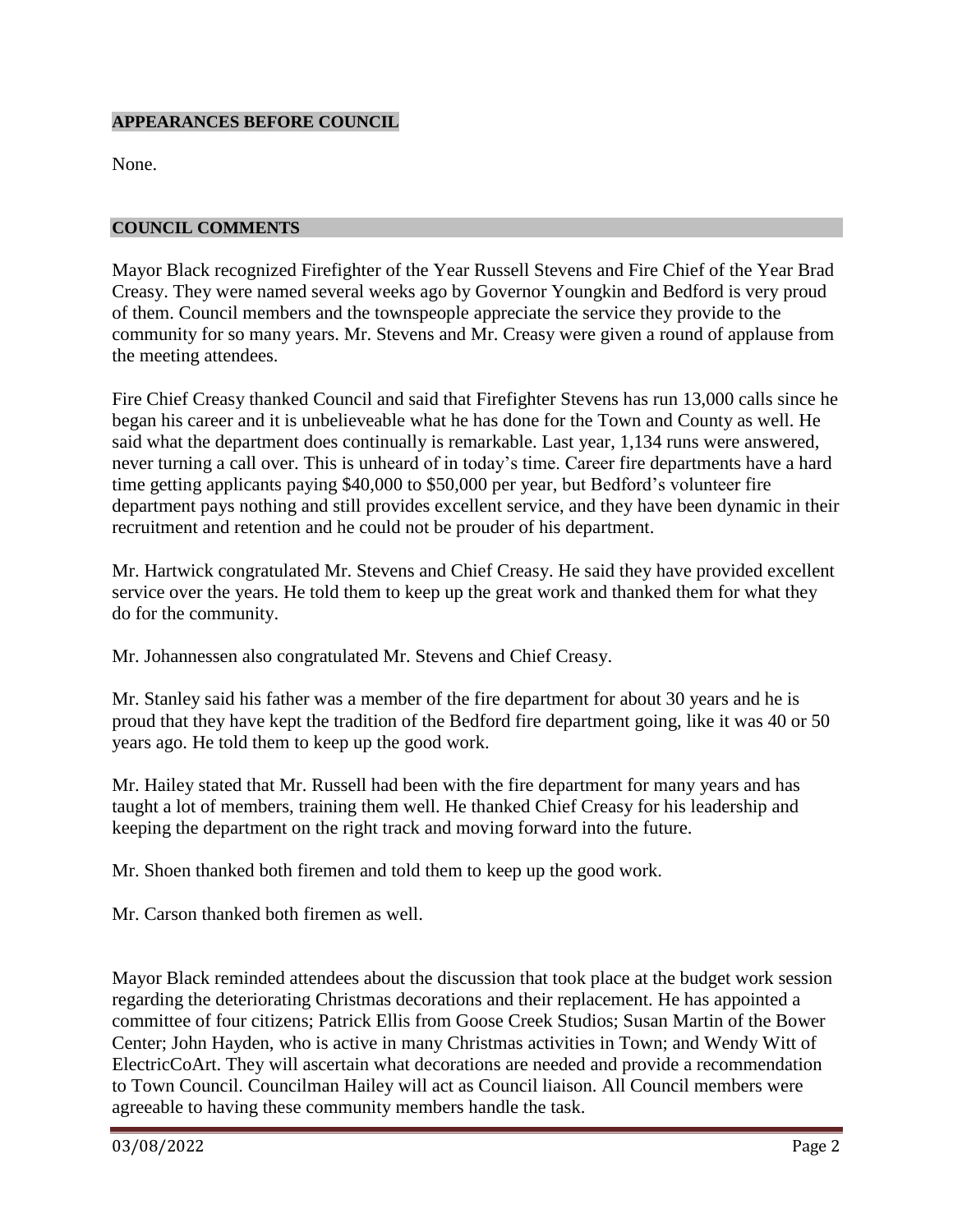### **REPORT OF COUNCIL COMMITTEES**

None.

## **REVISIONS TO AGENDA**

None.

### **PUBLIC HEARINGS**

None.

#### **CONSENT AGENDA**

None.

### **OLD BUSINESS**

None.

#### **NEW BUSINESS**

Mayor Black presented former Police Chief Foreman with a framed Proclamation that acknowledged his long and excellent service to the Town of Bedford. He read the Proclamation aloud and meeting attendees applauded Mr. Foreman.

The Proclamation follows.

**WHEREAS**, F. Todd Foreman has served with distinction for over seven years as Chief of Police for the Town of Bedford; and

**WHEREAS**, under Chief Foreman's leadership the Town of Bedford Police Department has demonstrated a level of professionalism and operation as well as a commitment to excellence sufficient to earn the nationally recognized and prestigious accreditation status offered by the Commission on Accreditation for Law Enforcement Agencies (CALEA), a rarity among communities as small as the Town of Bedford; and

**WHEREAS**, Chief Foreman has modernized police operations insuring that all officers are fully trained and all cars are fully equipped with the necessary tools to serve the public; and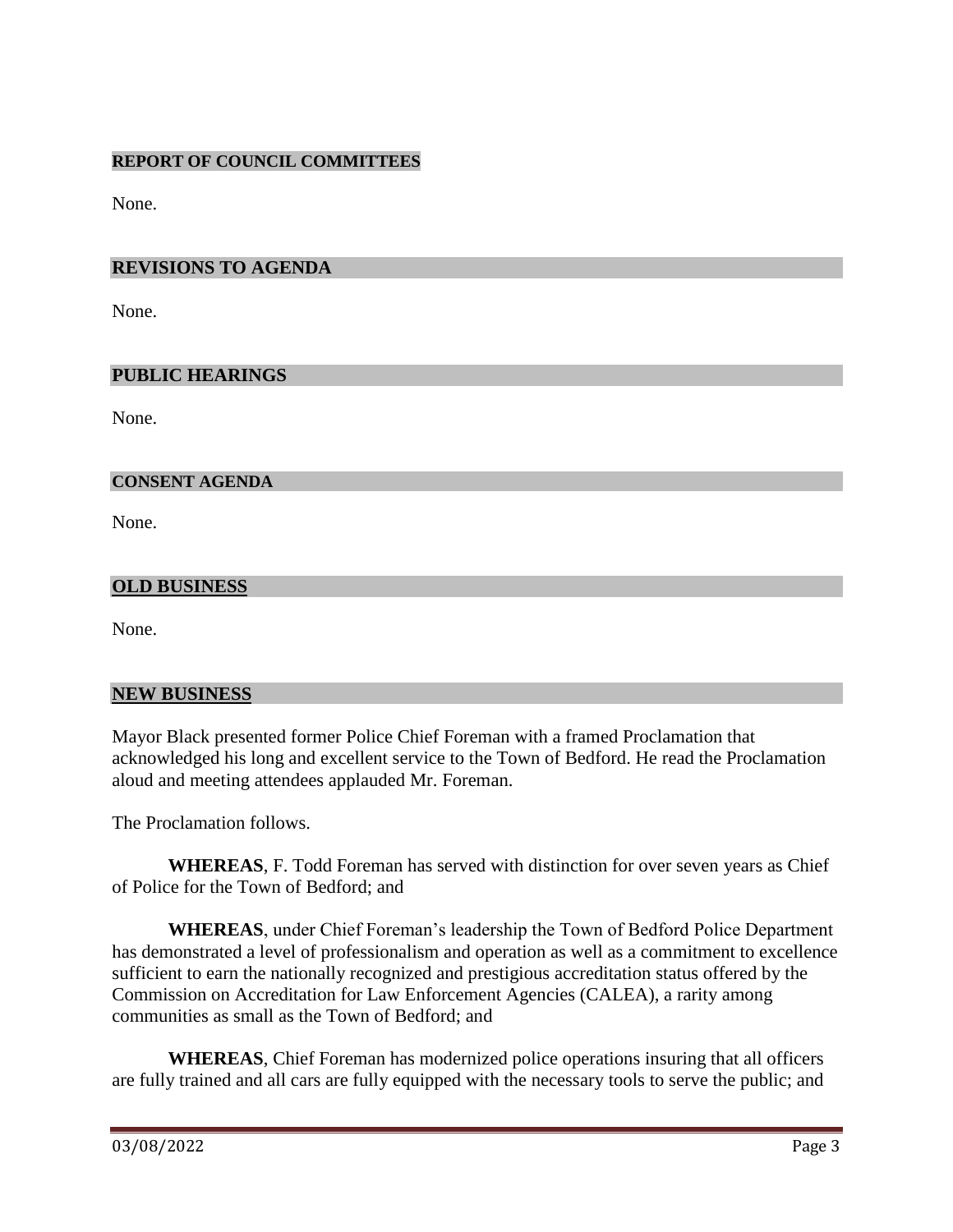**WHEREAS,** Chief Foreman has served as an able representative of the Town of Bedford and shared his vast knowledge and professional expertise on numerous boards, commissions, and organizations and has been called on as an expert consultant and lecturer at the regional, state, and national levels; and

**WHEREAS**, Chief Foreman has made a major contribution to the life, welfare, and culture of the Bedford community through his commitment to community involvement and policing, which he both directs and models as a law enforcement professional; and

**Whereas**, Chief Foreman's impact on the Town of Bedford will surely endure long beyond his tenure with the Town through policies and procedures he established and the selection and development of a highly professional staff; and

**WHEREAS**, Todd Foreman will be sorely missed as a dedicated employee, colleague and friend by the Town of Bedford;

**NOW THEREFORE, BE IT PROCLAIMED**, that the Town of Bedford recognizes F. Todd Foreman for his tireless efforts on behalf of our community; and

**BE IT FURTHER PROCLAIMED**, that the Mayor of the Town of Bedford on behalf of all the citizens thanks Todd Foreman for his efforts to make Bedford a better place to live, work and play and to claim status as the World's Best Little Town.

**IN WITNESS WHEREOF,** I have hereunto set my hand and caused the seal of the Town of Bedford to be affixed this  $8<sup>th</sup>$  day of March 2022.

Timothy W. Black, Mayor

Mr. Carson thanked Chief Foreman for being an excellent Chief as well as a friend. He appreciated all his community work and helpful conversations, and he wished him good luck with his new endeavor. He will miss him.

Mr. Shoen thanked Chief Foreman and said he was a very visible Police Chief who got out among the people and he hopes the next Chief will also have such a visible presence.

Mr. Hailey said Chief Foreman has been a great friend and an awesome community member. When he became Chief of Police, it was a great benefit to the Town, with his leadership and capabilities. He wished him well with his future endeavors and he will be missed.

Mr. Stanley stated that the Proclamation sums everything up. Chief Foreman made Bedford a safer place to live and he got out into the community. Everyone in Town knew who the Police Chief was and he led by example. He wished him all the best in the future and he would not say goodbye, but he would see him around Town.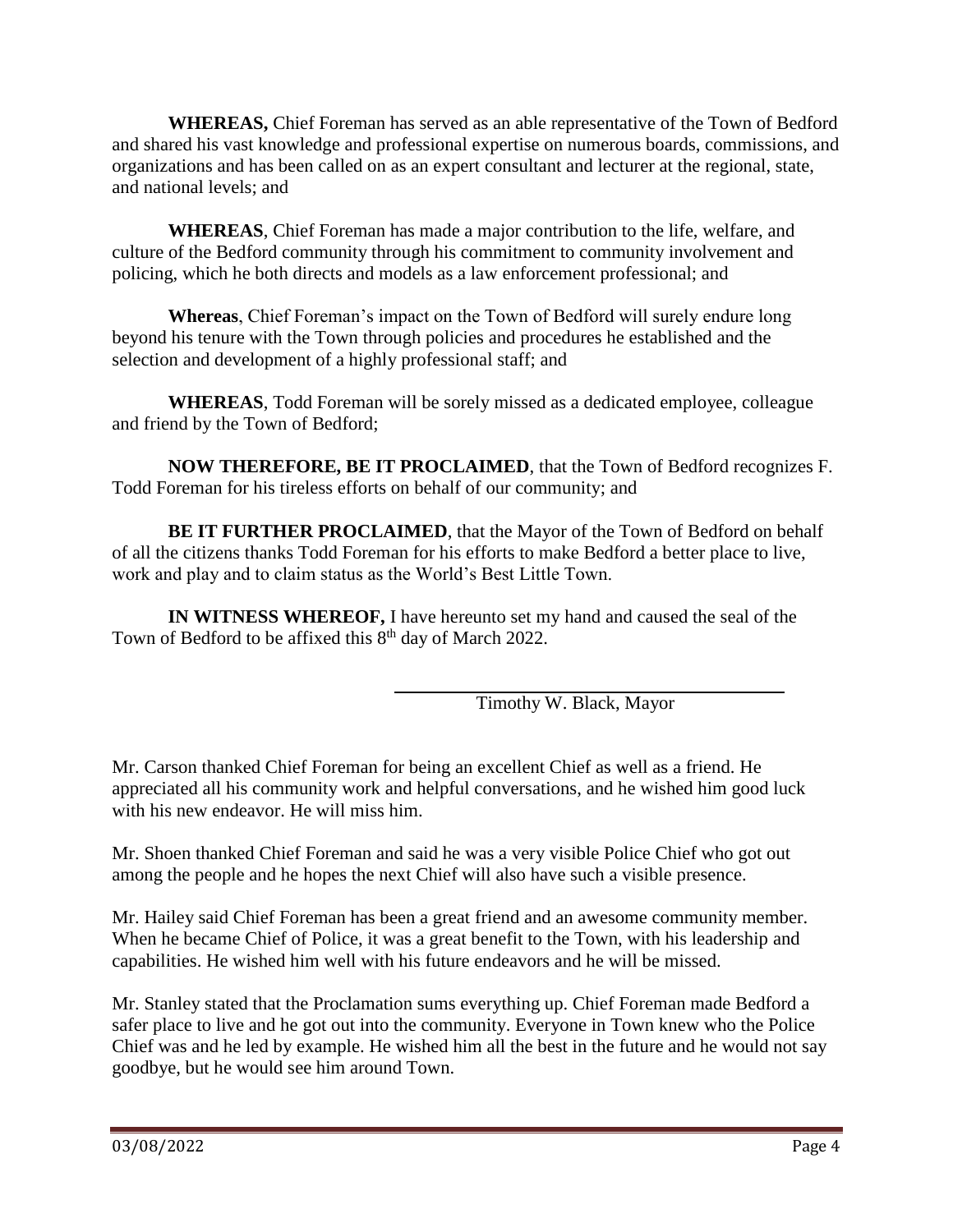Mr. Johannessen hoped Chief Foreman would stick around as a citizen of the Town and help Council when needed. He has been a wonderful example to the police officers who are kind and considerate and he appreciated that. He thanked him for his service.

Mr. Hartwick thanked Chief Foreman for keeping the community safe, not only through his police work, but also through his military service. The Police Chief position will be filled, but Chief Foreman cannot be replaced.

Mayor Black noted Chief Foreman's long and distinguished career in Bedford, which shows that rising up through the ranks can be done and is part of his legacy. His professional leadership and staff are commended. He cannot imagine that there are many small towns that have such a wellserving and professional police department as Bedford's. It is part of Chief Foreman's legacy. He led with a community-policing philosophy and it has been successful and has done wonders to keep the community safe. He has implemented many youth programs, including Cop Camp, Shop with a Cop, and basketball tournaments. These programs help to build relationships with the young people and help them to understand the role of the police department. He thanked Chief Foreman for a job well-done and he would see him around Town.

# **Resolution – VDOT Smart Scale Grant Application**

The Town of Bedford, through the Bedford-Franklin Regional Rail Initiative, has been actively studying the need for and placement in Town of an Amtrak rail stop. The preferred site as selected through various studies is currently along Macon Street within the Norfolk-Southern right-of-way. Access to this site is along Macon Street, a narrow street connecting Baldwin Street on the west with 4<sup>th</sup> Street on the east.

Significant work is needed on this road in order to improve the surface and width for public traffic. One of the funding sources is through VDOT with the SMART Scale program, which is only open for application on even numbered years. The current year 2022 is one of those years.

Town Council at the February 26, 2022, Budget Retreat meeting confirmed improvement to Macon Street is a priority transportation project. The attached resolution directs staff to submit the pre-application through the VDOT process. A more formal Resolution of support will be required when the final grant submittal occurs later in 2022.

# **ACTION REQUESTED:**

Town Council is requested to adopt the attached resolution authorizing approval for submittal of an application for SMART Scale funding.

Mr. Hartwick moved, seconded by Mr. Carson to adopt the resolution authorizing approval for submittal of an application for SMART Scale funding.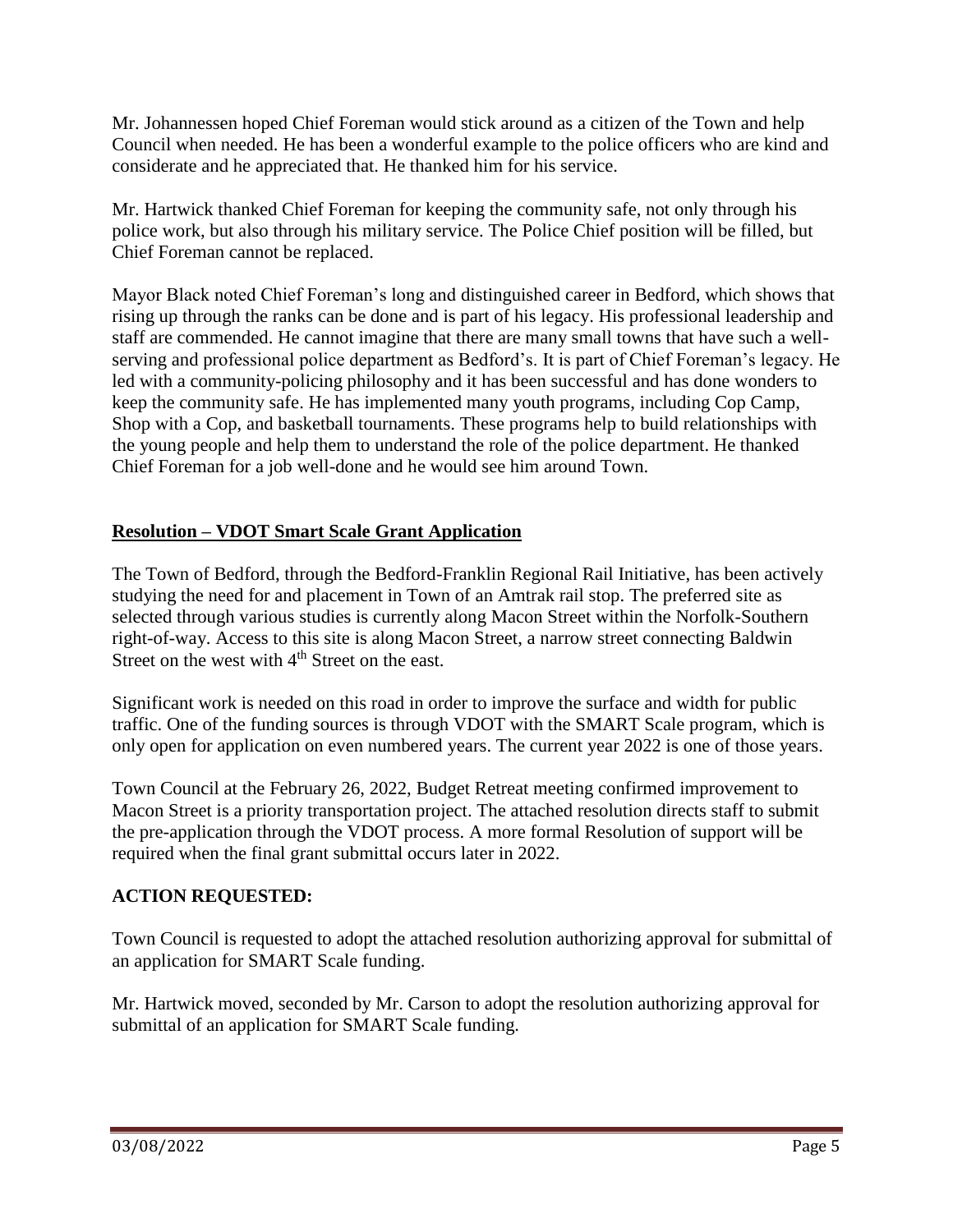Mayor Black said this project has many different aspects and there is potential economic development down the road resulting from this project. It is a good project and hopefully VDOT will agree.

Voted upon and carried by the following roll call vote.

| Councilman Carson      | aye |
|------------------------|-----|
| Councilman Hailey      | aye |
| Councilman Hartwick    | aye |
| Councilman Johannessen | aye |
| Councilman Shoen       | aye |
| Councilman Stanley     | aye |
| <b>Mayor Black</b>     | aye |

The motion carried with seven members voting aye.

The resolution follows.

## **RESOLUTION OF THE TOWN COUNCIL OF BEDFORD IN SUPPORT OF APPLYING FOR A VDOT SMART SCALE GRANT IN THE TOWN OF BEDFORD, VIRGINIA FOR IMPROVEMENTS TO MACON STREET**

**WHEREAS**, the Town of Bedford, through the Bedford-Franklin Regional Rail Initiative, has been actively studying the need for and placement of an Amtrak rail stop;

**WHEREAS**, the preferred site is currently along Macon Street, a narrow street connecting Baldwin Street on the west with  $4<sup>th</sup>$  Street on the east;

**WHEREAS**, significant work is needed on this road in order to improve it for public traffic;

**WHEREAS**, one of the funding sources is through VDOT with the SMART Scale program, which is open for application in 2022;

**WHEREAS**, Town Council at the February 26, 2022 budget retreat meeting confirmed improvement to Macon Street is a priority transportation project.

**NOW THEREFORE, BE IT RESOLVED** that the Bedford Town Council supports an application seeking grant funding from VDOT; and

**BE IT FURTHER RESOLVED** that the Town Manager is authorized to sign forms and documents related to the grant application.